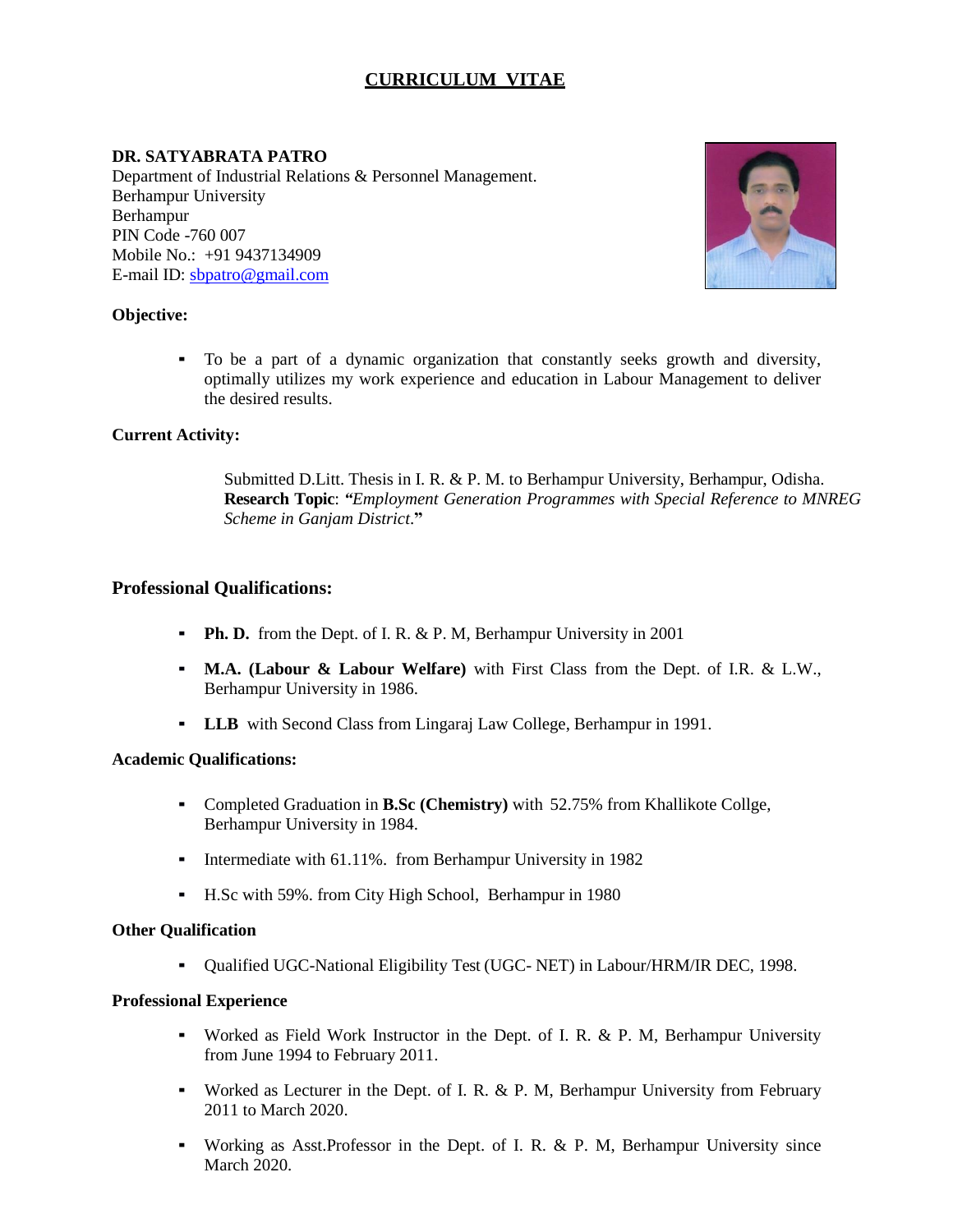| SI.<br>N<br>O  | Name of the Ph.D.<br><b>Scholars</b> | <b>Title of thesis</b>                                                        | Year of<br>completion | Co-supervisor                 |
|----------------|--------------------------------------|-------------------------------------------------------------------------------|-----------------------|-------------------------------|
| 1              | M.V. Muralikrishna                   | Effectiveness of the Employee Benefits<br>Services in a Public<br>&<br>Sector | 2018                  | Dr. Rajeswari<br>Panigrahi,   |
|                |                                      | Undertaking: A Study                                                          |                       | <b>GITAM University</b>       |
| $\overline{2}$ | Shisir Ku.Sethi                      | Compensation Management in the<br>Indian Public Sector: A Study               | 2021                  | Prof. B.P Rath,<br>Main guide |
| 3              | Pati Krishna                         | Working of Labour Directorate in<br>Odisha: A Study                           | In progress           |                               |
| $\overline{4}$ | Hari Narayan Sahu                    | &<br>Employee Retention<br>Strategy<br>Sustainable Growth of an Enterprise    | Submitted             |                               |
| 5              | Bijaylaxmi Panda                     | Study on Excellence in HR Practices<br>through Employee Empowerment.          | Submitted             |                               |
| 6              | Siba Prasad Sahu                     | HRM Practices in Indian Industries: A<br>Case Study of Selected Companies.    | In progress           | Prof. K.C Raut,<br>Main guide |

# **Research Papers Published:**

- **Paper Title:** *Impact of HRD on Employee Motivation- A Study in Rourkela Steel Plant***, TEST (**(**ISSN No**: **0193-4120**)
- **Paper Title: Performance** *Excellence through Employee Engagement: An Empirical Study***, Periodic Research (ISSN No: 2231-0045)**
- **Paper Title:** *Women Empowerment in Indian Democracy***, Remarking (ISSN No: 2394-0344)**
- **Paper Title:** *Corporate Social Responsibility -Contours and Issues***. Remarking (ISSN No: 2394-0344).**
- **Paper Title:** *Corporate Social Responsibility in OCL India Limited***, Pezzottaite Journals (ISSN No: 2279-0950)**
- **Paper Title:** *Contract Labour Legislation -Problems and Prospects***. International Journal in Management & Social Science (ISSN No: 2321-1784)**
- **Paper Title:** *MGNREGS as a Measure for Employment Generation & Infrastructural Development: A Block Level Study***, International Journal of Human Resources & Social Sciences (ISSN No: 2394-4218).**
- **Paper Title:** *Managing Human Capital in the context of complex Technological world: A Theoretical Perspective on the State of Odisha,* **IRA- International Journal of Management & Social Sciences (ISSN No: 2455-2267)**
- **Paper Title:** *Role of Human Resources in Building Sustainable Enterprises***. MERC Global's International Journal social (ISSN No: 2348-5620)**
- **Paper Title:** *Academia–Industry Collaboration for Empowering Human Resource Development: An Indian Perspective***, Shrinkhala (ISSN No: 2321-290X)**
- **Paper Title:** *HRM Strategies for Proactive Employee Relations: A Study of Indian Organisations***, Shrinkhala (ISSN No: 2321-290X)**

# **Books Published:**

- **Industrial Relations, ISBN No: 978-81-932375-7-1.**
- Social Security in India, **ISBN No: 978-1-365-03885-3.**
- Labour Welfare, **ISBN No: 978-935478-5-4**